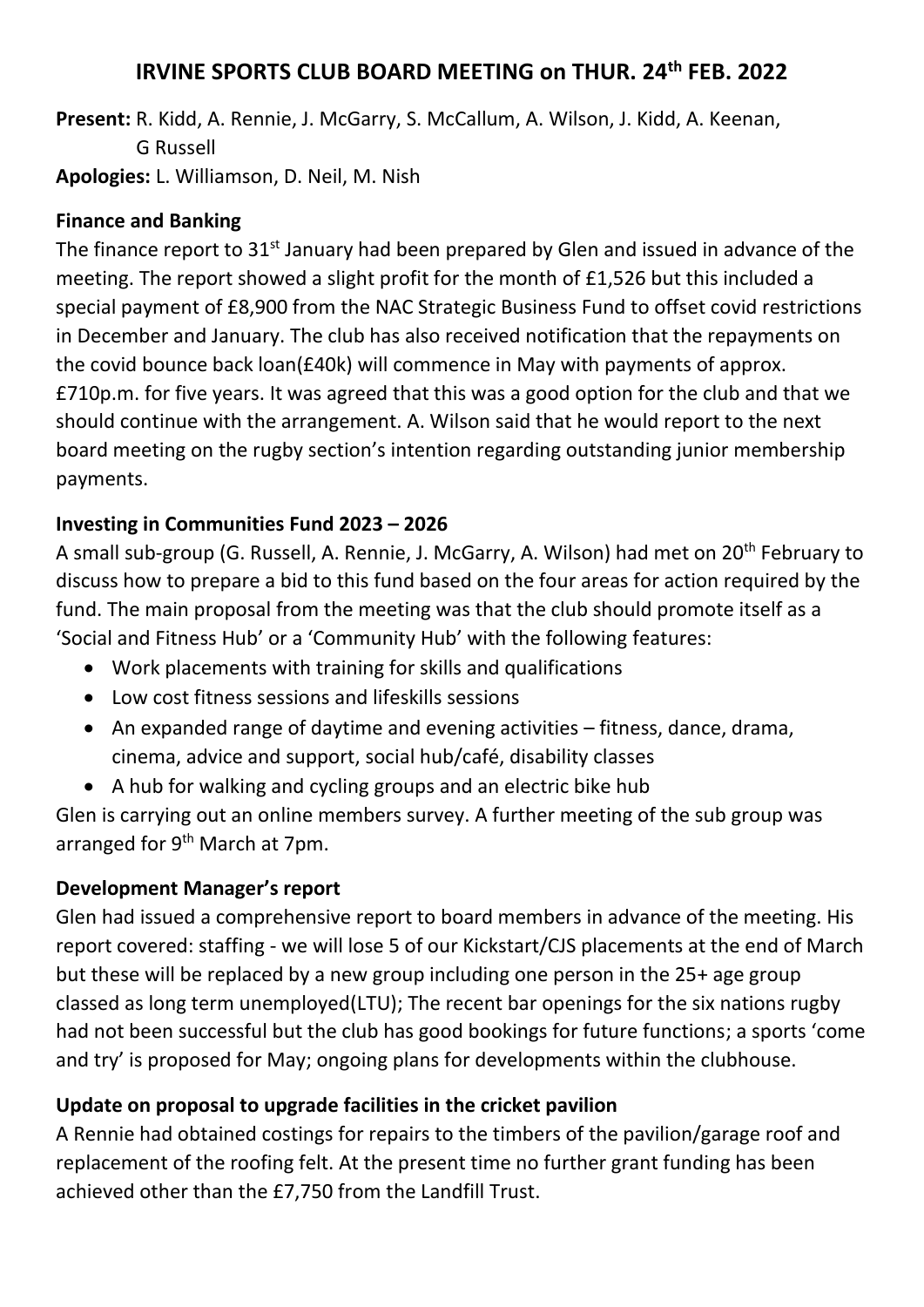## **Update on proposal to develop the bowling green area**

A Rennie reported that removal of the trees would be undertaken in the Spring when the ground became firmer. He requested that Clark Drive Girls nominate person(s) to work with him on the project as he felt that the football section would gain the most benefit from this additional training/playing area. A. Keenan said that she was sure that football section representatives would be willing to participate in this project.

#### **Building maintenance**

There have been some recent boiler plant issues but that these are being attended to.

### **Ground maintenance**

The club tractor has become unreliable and was unavailable most of the summer of 2021 due to problems with the power take off(PTO). Cutting of the playing fields was maintained in 2021 by the purchase of a 'zero turn' ride on mower but this is not a long term solution – it is too small, it is very expensive on fuel and there is no cab to protect the operator from the weather. The club should now consider the purchase of a new tractor and a sub group has arranged meetings with both Hamilton Brothers(Kubota tractor) and JS Montgomery (John Deere tractor) to find out about options to replace the tractor and its associated mower. The main criteria are: power output, able to use 'red diesel', a cutting height down to at least 25mm and price. There also appears to be a worldwide shortage of tractors meaning that good second hand are hard to find and even buying new there will be a considerable waiting time for delivery. The sub group will report back to the next meeting.

### **Playing Sections and Gym**

**Cricket –** The section now has a full-time coach in place to work with both junior and senior players.

**Football –** The section has worked with the groundsman to provide a new pitch layout which will accommodate 11-a-side, 9-a-side and 7-a-side games and they have purchased two new sets of goals. 101 girls are now registered and fixtures are organised until June. Four new parent helpers/coaches have been recruited and the considerable work previously done by Mel McPherson has been redistributed. The club has been booked for presentation nights in December.

**Rugby** – 1<sup>st</sup> XV has played 2 games and the ladies team participated in a tournament but the 2<sup>nd</sup> XV has withdrawn from their league. The juniors have not trained recently due to the weather. The rugby container is nearing the end of its useful life and the section are looking at options to replace it. A. Wilson suggested that the sports club should look to prioritise developments within the clubhouse.

**Running –** Congratulations to John McGarry for winning gold in his age group in both the 60m and 200m at the Scottish indoor championships. Also to Billy Richardson who was 4<sup>th</sup> in his age group at the Scottish Masters cross-country in Aberdeen and to Ross Harvie who was 4<sup>th</sup> at the Kirkintilloch Road Race. Big congratulations to Peter Taylor following his marriage proposal before the start of last week's Eglinton Parkrun.

**Gym –** extra dumbbells, a new incline bench and a new punch bag have been purchased.